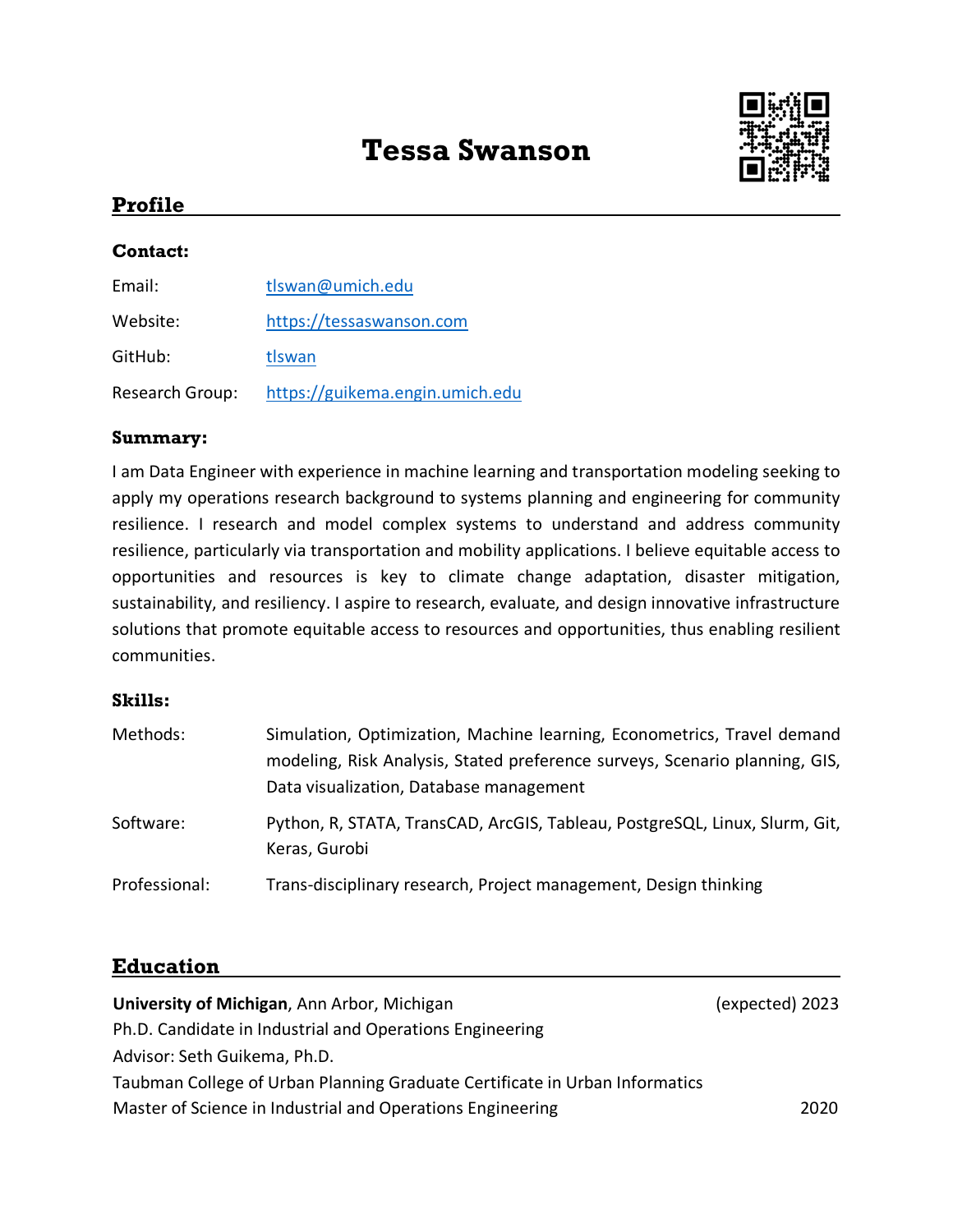## **Professional Experience**

**Steer**, Boston, MA **Aug 2016-Aug 2018** 

Consultant

- Produced ridership and revenue forecasts using network and econometric modelling techniques for intercity and regional rail, toll facilities, and ferries for both public and private sector clients
- Developed software tools for rail clients to run their own ridership, cost, and revenue forecasts for new and existing corridors and networks
- Collected and analyzing large sets of origin-destination, toll transaction, rail ridership, and economic data
- Communicated analysis, model, and forecast results using data visualization including maps and network models

#### **Volpe National Transportation Systems Center**, Cambridge, MA Summer 2015

Operations Research Analyst Student Trainee

- Consulted the Federal Aviation Administration on the implementation of NextGen Air Transportation System technologies and procedures
- Researched impacts of large-scale GPS failure disasters on US air traffic control systems
- Performed predictive analysis for planning and construction of aviation facilities
- Developed and reviewed federal aviation business reporting software

#### **American Red Cross**, Chicago, IL **Chicago, IL** American Bushell Bushell Bushell Bushell Bushell Bushell Bushell Bushell Bushell Bushell Bushell Bushell Bushell Bushell Bushell Bushell Bushell Bushell Bushell Bushell Bushe

Volunteer Dispatcher and Data Analyst

- Collected and analyzed incident data for organization responding to 1,200 local disasters annually
- Communicated with volunteers, local first responders, and disaster victims to provide appropriate assistance

## **Teaching Experience**

**Simulation Design and Analysis (IOE 574)** Graduate Student Instructor Fall 2021 College of Engineering, University of Michigan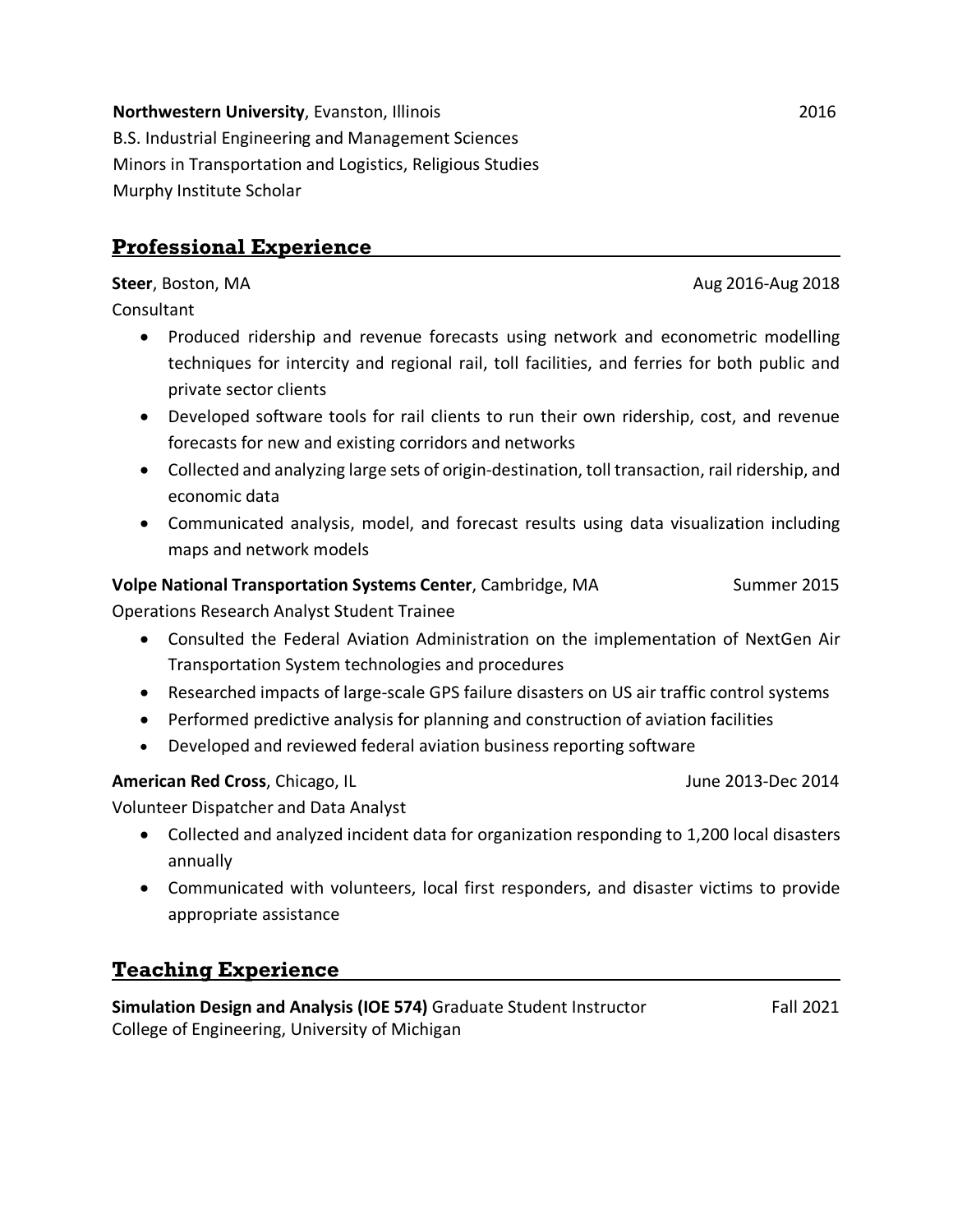## **Publications**

**Swanson, T.**, Zelner, J., & Guikema, S. (2022). COVID-19 has illuminated the need for clearer AIbased risk management strategies. *Journal of Risk Research*, 1-16. DOI: 10.1080/13669877.2022.2077411.

**Swanson, T.**, Guikema, S. D., Bagian, J., Schemanske, C., & Payne, C. (2021). COVID-19 aerosol transmission simulation-based risk analysis for in-person learning. *medRxiv*. DOI: 10.1101/2021.10.04.21263860. (preprint).

**Swanson, T.**, Guikema, S. D., Bagian, J., & Payne, C. (2021). Modeling COVID-19 aerosol transmission in elementary schools. DOI: 10.1101/2021.12.08.21267499. (preprint).

**Swanson, T.**, Guikema, S. D. (2021). Using mobile phone data to evaluate access to essential services surrounding disruptive events. *Risk Analysis.* (accepted).

## **Presentations**

**Swanson, T.**, Guikema, S. D. "Using mobile phone data to evaluate access to essential services surrounding disruptive events." Oral presentation, Michigan University-wide Sustainability and Environment Annual Conference, Virtual, 2022.

**Swanson, T.**, Guikema, S. D., Bagian, J., Schemanske, C., & Payne, C. "Simulating Covid-19 Risks Associated With Returning To In-person College Classes." Oral presentation, Society for Risk Analysis Annual Meeting, Virtual, 2021.

**Swanson, T.**, Guikema, S. D. "Using mobile phone data to evaluate access to essential services surrounding disruptive events." Oral presentation, Society for Risk Analysis Annual Meeting, Virtual, 2021.

**Swanson, T.**, Guikema, S. D., Bagian, J., Schemanske, C., & Payne, C. "Simulating Covid-19 Risks Associated With Returning To In-person College Classes." Oral presentation, INFORMS Annual Meeting, Anaheim, CA 2021.

**Swanson, T.**, Guikema, S. D. "Using mobile phone data to evaluate access to essential services surrounding disruptive events." Oral presentation, Natural Hazards Researchers Meeting, Virtual, 2021.

**Swanson, T.** "Big data for Evaluating Urban Resiliency." Workshop, Michigan University-wide Sustainability and Environment Initiative, Virtual, 2020.

**Swanson, T.**, Guikema, S. D. "Travel mode classification of cell phone data in dense urban environments." Oral presentation, IEEE International Conference on Intelligent Transportation Systems, Auckland, New Zealand 2019.

**Swanson, T.**, Fox, A., Smilowitz, K. "Volunteer Engagement in the Age of Analytics: A Study wth the American Red Cross, Greater Chicago Region." Oral presentation, INFORMS Annual Meeting, San Francisco, CA 2014.